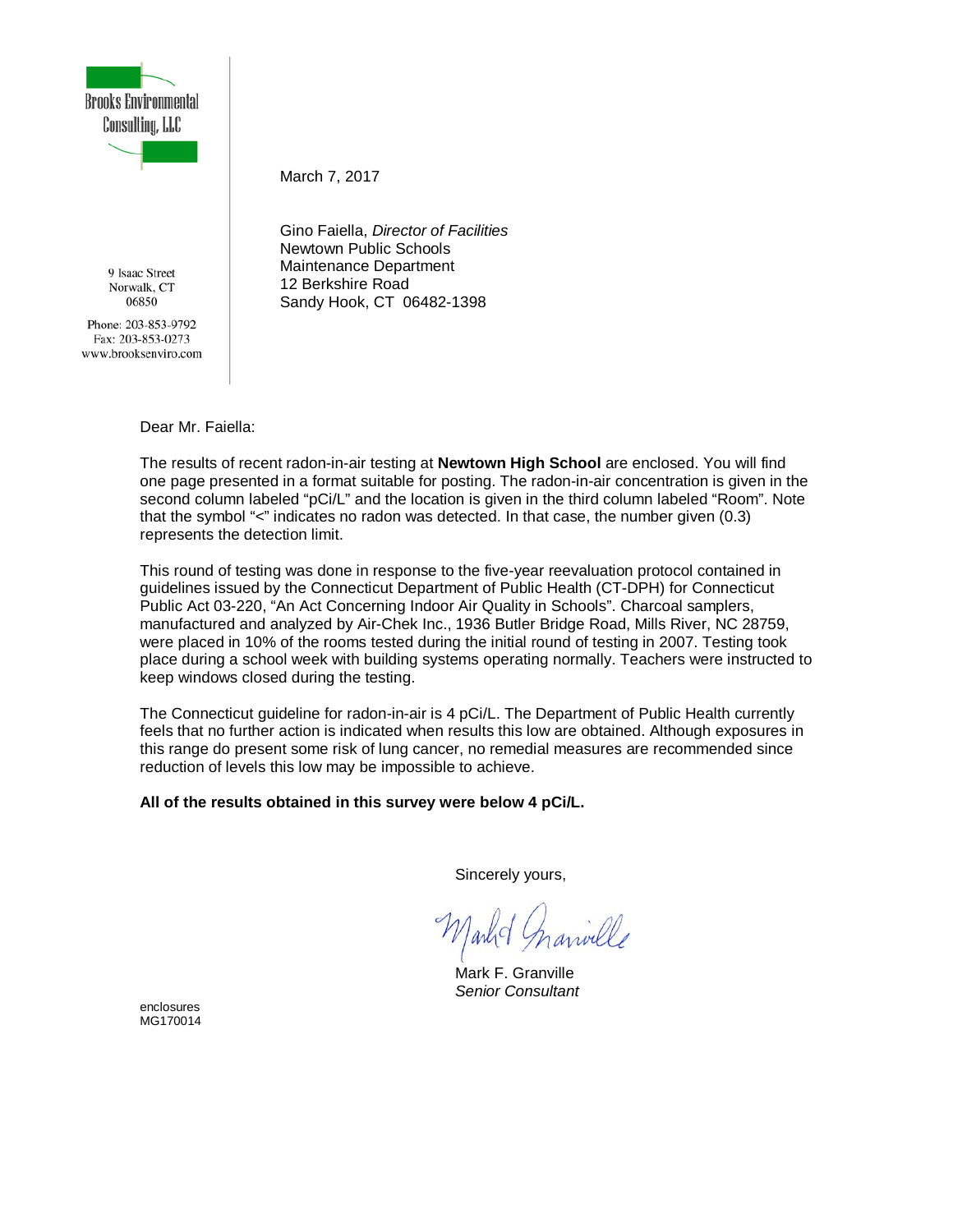## **APPENDIX**

Some of the samples listed with the results were collected as part of quality control. These samples fall into two categories: (1) blanks and (2) duplicates.

The blank sample yielded <0.3, indicating this batch of packets was not contaminated and the laboratory did not introduce an upward bias. The blanks are indicated by "BL" following a room designation.

Duplicates were collected by setting two packets 4" apart in one room. The results indicate an overall standard deviation of measurement of less than 0.25 pCi/L.

| Duplicate    | #1   | #2   | <b>Mean</b> | <b>StdDev</b> | <b>RPD</b> |
|--------------|------|------|-------------|---------------|------------|
| Imain office | 10.5 | <0.3 | < 0.4       | ረበ ጋნ         | INA        |

The CT-DPH states that the quality of the results should be questioned if the relative percent difference (RPD) of results over 4.0 pCi/l is 25% or more. Since all of the results for duplicates are less than 4.0 pCi/L, the CT criteria is not applicable. The National Radon Safety Board states that RPD less than 37% is acceptable for results greater than 4 pCi/L and RPD less than 67% is acceptable for results less than 4 pCi/L (excluding non-detects). Since one of the duplicate pair is non-detect, the NRSB criteria is not applicable.